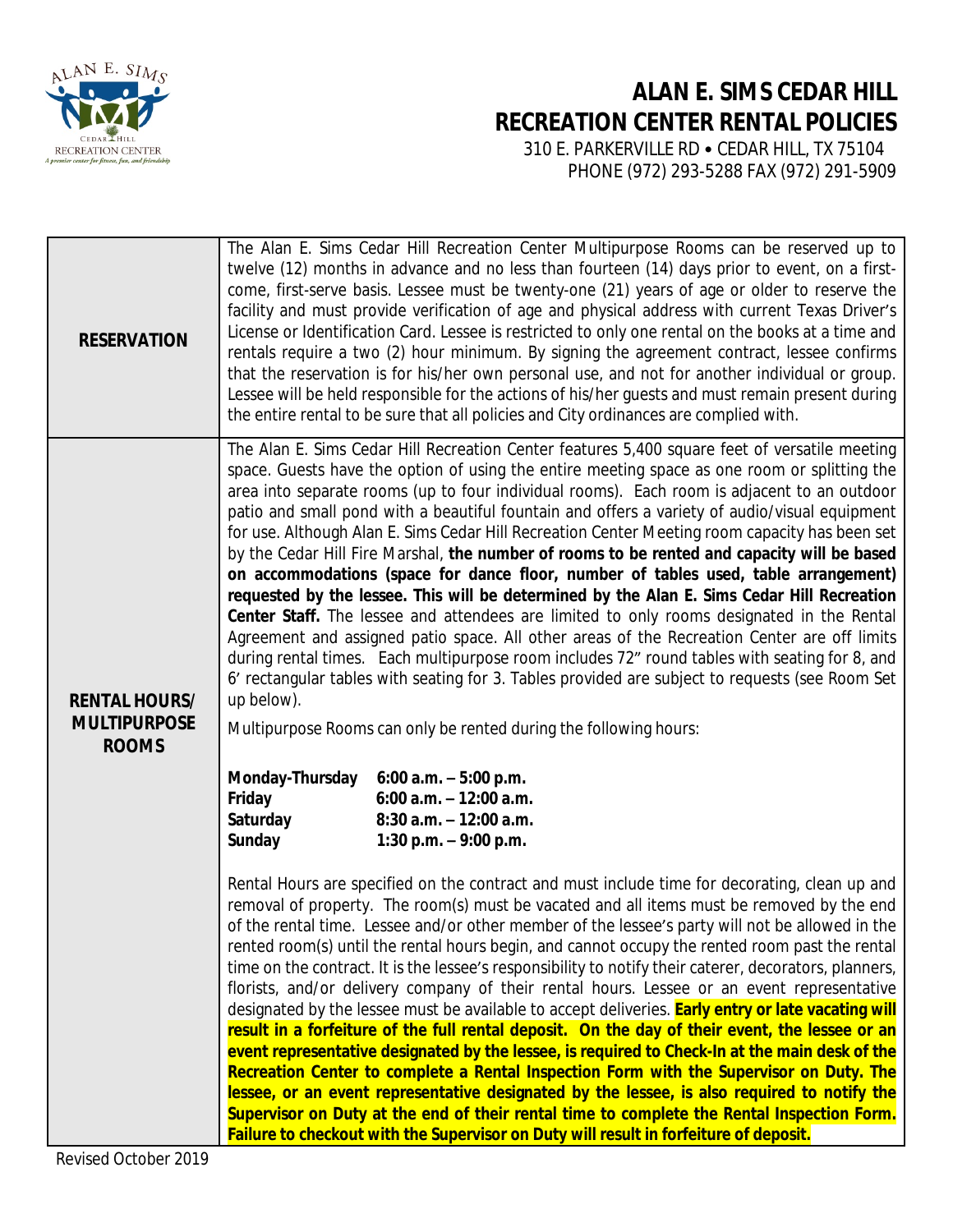|                      | <b>DAMAGE DEPOSIT AND TOTAL RENTAL FEES ARE DUE AT THE TIME OF RESERVATION.</b> The                                                                                                           |
|----------------------|-----------------------------------------------------------------------------------------------------------------------------------------------------------------------------------------------|
|                      | deposit is not applied towards the rental fee, and will be refunded in full when all conditions                                                                                               |
|                      | specified on the contract are met. Payment will be accepted in the form of cash, check or credit                                                                                              |
| <b>DEPOSIT/FEES</b>  | card (Visa, Master Card and American Express accepted). Any violation of the contract or                                                                                                      |
|                      | policies/procedures will result in a forfeiture of the full rental deposit. Deposit fees paid by                                                                                              |
|                      | credit card (Visa, Master Card, American Express), will be credited back to the same account                                                                                                  |
|                      | within 30 business days. If paid by check or cash, deposit will be refunded within 30 business                                                                                                |
|                      | days, in the form of a City of Cedar Hill check that will be mailed to the lessee. Any fees paid for                                                                                          |
|                      | hours not used by the Lessee, will not be refunded.                                                                                                                                           |
|                      | All cancellations must be made by the contract holder and in writing at the Recreation Center.                                                                                                |
|                      | Cancellations made at least sixty (60) days prior to the rental will qualify for a full refund of                                                                                             |
|                      | rental deposit and rental fees, cancellations made at least thirty (30) days prior to the rental will                                                                                         |
|                      | qualify for a refund of rental fees only, and any cancellations made within thirty (30) days of the                                                                                           |
| <b>CANCELLATION/</b> | event will result in forfeiture of rental deposit and all rental fees. Changes to the executed                                                                                                |
| <b>CHANGES</b>       | contracts and payments for an outstanding balance due can be made up to thirty (30) days prior                                                                                                |
|                      | to the event. Any changes or payments made within thirty (30) days of the event will result in                                                                                                |
|                      | an additional \$25 administration fee added to the account. No reservation changes will be<br>accepted on the day prior to, or on the day of the rental. Any account balance not paid in full |
|                      | 14 days prior to the event will result in a cancellation of the rental, and a forfeiture of the                                                                                               |
|                      | deposit and all rental fees.                                                                                                                                                                  |
|                      | A commercial kitchen is also available for rent on a first-come, first-serve basis. The Kitchen can                                                                                           |
|                      | only be rented to one (1) party at a time and is available for \$30 per hour. NO food or beverages                                                                                            |
|                      | can be left/stored in the Kitchen after your rental time is complete (this includes the                                                                                                       |
| KITCHEN/CATERING     | refrigerator, stove and counters). The kitchen area should be cleaned prior to checkout. Early                                                                                                |
|                      | entry or late vacating will result in a forfeiture of the full rental deposit. Catering services are                                                                                          |
|                      | allowed inside each of the multipurpose rooms and are subject to the rental policies. Sterno                                                                                                  |
|                      | cans are allowed for catering purposes.                                                                                                                                                       |
|                      | Tables and chairs are included in the rental and will be arranged according to the event setup                                                                                                |
|                      | form provided by the lessee. Any tables/chairs utilized on the patio space must be setup and                                                                                                  |
| <b>EVENT SET UP</b>  | <b>broken down by the lessee.</b> The set up must adhere to fire code and must be approved by                                                                                                 |
|                      | Recreation Center Staff. Event setup form is due in no later than 1 week prior to event. If form                                                                                              |
|                      | is not turned in by lessee, the layout will be determined by the Recreation Center staff. Once                                                                                                |
| <b>INITIALS</b>      | the set up is completed, any changes are the responsibility of the renter. Linens are not                                                                                                     |
|                      | included.                                                                                                                                                                                     |
|                      | The Alan E. Sims Cedar Hill Recreation Center offers the following amenities for your use during                                                                                              |
|                      | the rental at no additional charge: wireless internet, easel, flip chart/markers, and podium.                                                                                                 |
|                      | Also, the following Audio/Video equipment is available: LCD projector, projection screen, hands                                                                                               |
|                      | free microphones, handheld microphones, DVD/CD/MP3 player (compatible for iPods), and                                                                                                         |
| <b>EQUIPMENT</b>     | plasma TV. Staging/riser is available for an additional fee (\$25 per 4' x 8' section, 8 sections,                                                                                            |
|                      | skirting included). Any lessee issued equipment by the Recreation Center, will be subjected to                                                                                                |
|                      | a deposit penalty if such equipment is not returned or is damaged. Lessee may not alter or                                                                                                    |
|                      | move Audio/Video Equipment. All equipment and amenities (including window shades), are                                                                                                        |
|                      | provided "As is" at the time of your event, and the Alan E. Sims CHRC is not liable for faulty                                                                                                |
|                      | equipment.                                                                                                                                                                                    |
|                      | All decorations must be removed from the room(s) by the end of the rental time. Decorations                                                                                                   |
|                      | may not be nailed, stapled, taped or otherwise attached to any part of the walls, ceilings and                                                                                                |
|                      | floors. Air or helium-filled balloons must be weighted down or tied to chairs. DO NOT release                                                                                                 |
| <b>DECORATIONS</b>   | balloons outside. Glitter, confetti and other small items are prohibited. Any inflatables or other                                                                                            |
|                      | special requests must be requested in person prior to your event to get approval. No open                                                                                                     |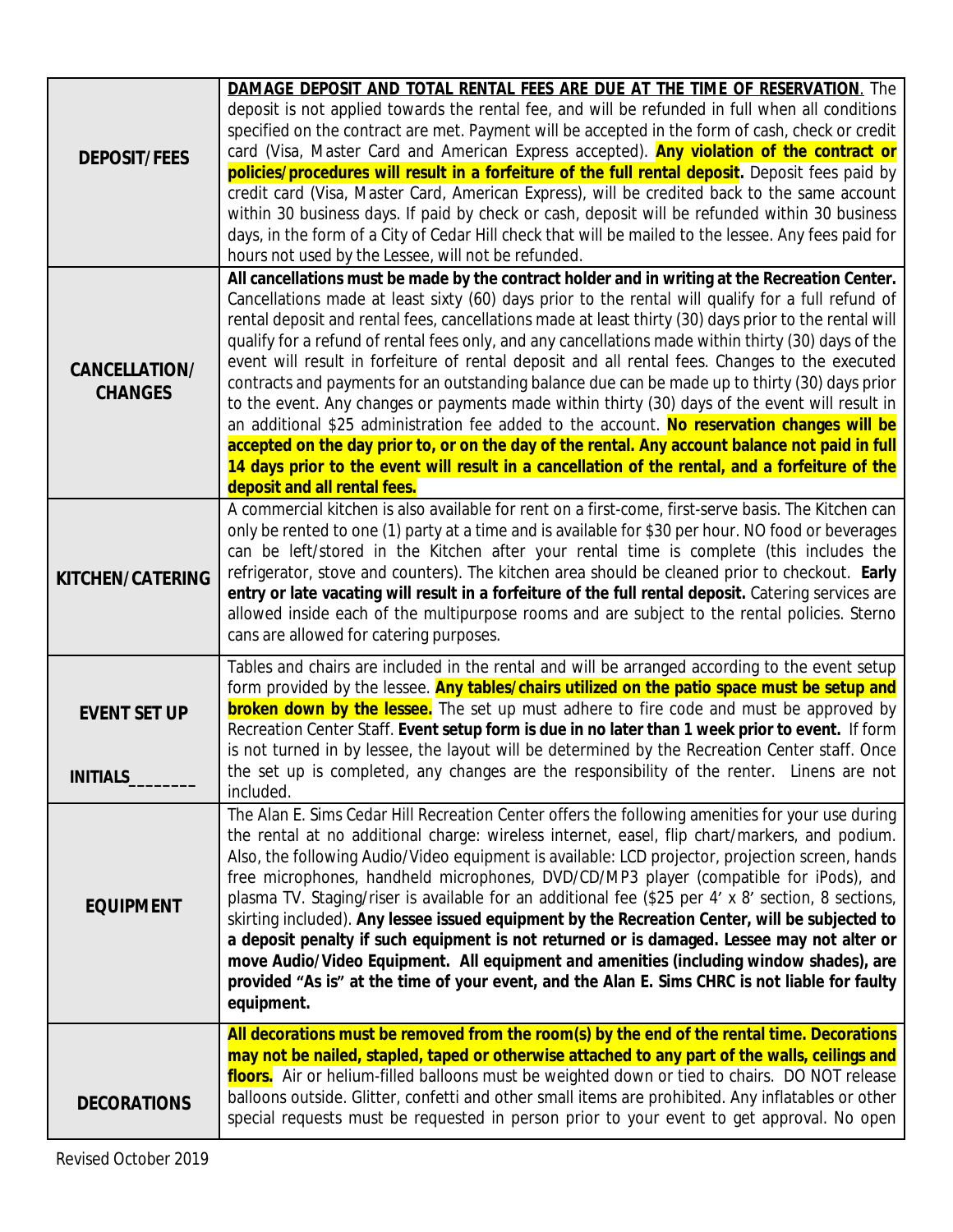|                                                       | flames are allowed and all candles must be contained. All special requests may be subject to<br>additional liability insurance.                                                                                                                                                                                                                                                                                                                                                                                                                                                                                                                                                                                                                                                                                                                                                                                                                                                                                                                                                                                                                                                                                                                      |
|-------------------------------------------------------|------------------------------------------------------------------------------------------------------------------------------------------------------------------------------------------------------------------------------------------------------------------------------------------------------------------------------------------------------------------------------------------------------------------------------------------------------------------------------------------------------------------------------------------------------------------------------------------------------------------------------------------------------------------------------------------------------------------------------------------------------------------------------------------------------------------------------------------------------------------------------------------------------------------------------------------------------------------------------------------------------------------------------------------------------------------------------------------------------------------------------------------------------------------------------------------------------------------------------------------------------|
| <b>MUSIC/NOISE</b><br><b>LEVEL</b><br><b>INITIALS</b> | Music/noise level must be appropriate, as to not disturb regular operations or other facility<br>rentals. Noise level must be kept at a reasonable level as dictated by Supervisor on Duty. Music<br>is not allowed on adjacent patios or outside the facility. <b>Any amplified sound (live band, DJ,</b><br>etc.) requires renting all four meeting rooms (5400 sq. ft.). Any rental less than all four<br>meeting rooms are required to use our speaker system, including a hired DJ.                                                                                                                                                                                                                                                                                                                                                                                                                                                                                                                                                                                                                                                                                                                                                             |
| <b>CLEAN UP</b>                                       | The lessee is required to leave the room(s) in the same clean condition they received it. Broom,<br>mop, trash bags and other cleaning supplies will be provided to the lessee by request. Room(s)<br>must be swept, tables must be wiped down, and kitchen must be mopped. All decorations,<br>litter and other debris must be disposed of properly. Trash must be bagged and placed in the<br>appropriate container outside the building. Clean Up must be completed before the end of<br><b>your rental time.</b> The Alan E. Sims Recreation Center will not store nor be held liable for<br>property left on the premises. Any property left by lessee or other guests will be disposed at the<br>discretion of the Recreation Center Staff. Rooms not cleaned properly or trash not disposed of<br>properly by the lessee, will result in a forfeiture of the full rental deposit.                                                                                                                                                                                                                                                                                                                                                             |
| <b>ALCOHOL</b>                                        | Events serving alcohol are required to purchase an alcohol permit for \$50.00 and to reserve on-<br>site Cedar Hill Police Department officers(s) through the Recreation Center (1 officer per 125<br>guests is required, \$55 per hour per officer, for a minimum of four (4) hours). Officers must be<br>present from the time alcohol is served until the end of the reserved time. Serving alcohol<br>prior to the reserved time or failure to reserve police officers for an event serving alcohol will<br>result in the event being shut down and all attendees required to vacate the premises<br><b>immediately.</b> Full rental deposit and all fees will be forfeited in this instance. <b>ALL ALCOHOL</b><br>AND SECURITY FEES MUST BE PAID AT LEAST THIRTY (30) DAYS PRIOR TO THE EVENT TO<br><b>ENSURE PRIVILEGES.</b>                                                                                                                                                                                                                                                                                                                                                                                                                  |
| <b>YOUTH/TEEN</b><br><b>EVENTS</b>                    | Events with fifty (50) or less youth/teens are required to have a chaperone ration of 1 adult per<br>10 youth. All events with fifty (50) or more youth/teens (ages 12 through and including 21) will<br>be required to reserve on-site Cedar Hill Police Department officers(s) through the Recreation<br>Center (1 officer per 50 youth is required, \$50 per hour per officer, for a minimum of four (4)<br>hours). Officers must be present from the time of the event (not including time allotted for<br>decorating) until the end of the reserved time. Failure to reserve police officers for a<br>youth/teen event or maintain sufficient number of chaperone's present for the entire event,<br>will result in the event being shut down and all attendees required to vacate the premises<br>immediately. Full deposit and all paid fees will be forfeited in this instance. If Recreation Staff<br>determines that the party is out of control, Staff has the right to cancel the party and all<br>attendees will be required to vacate the premises immediately. Full deposit and all paid fees<br>will be forfeited in this instance. SECURITY FEES MUST BE PAID AT LEAST THIRTY (30) DAYS<br>PRIOR TO THE EVENT TO ENSURE PRIVILEGES. |
| <b>SECURITY</b>                                       | When security personnel are requested by the lessee, or when the City determined that<br>security personnel are necessary for any event hosted by the Lessee, the Cedar Hill Police<br>Department shall determine and assign an appropriate number of police officers to provide<br>security. Whether security personnel are requested by the Lessee or required by the City,<br>Lessee agrees to pay the City its established rate of pay for the police officers (\$50 per hour, per<br>police officer). Lessee acknowledges and agrees that the police personnel assigned to provide<br>security may consist of armed uniformed officers, armed plain-clothes officers, K-9 units, and/or<br>other specialized law enforcement units, the necessity of which shall be determined by the<br>Cedar Hill Police Department. Lessee hereby waives and releases any and all claims against the<br>City and its police officers, elected officials, employees, agents and representatives for any and<br>all claims for damages, including but not limited to damages for death, personal injury, and/or                                                                                                                                                |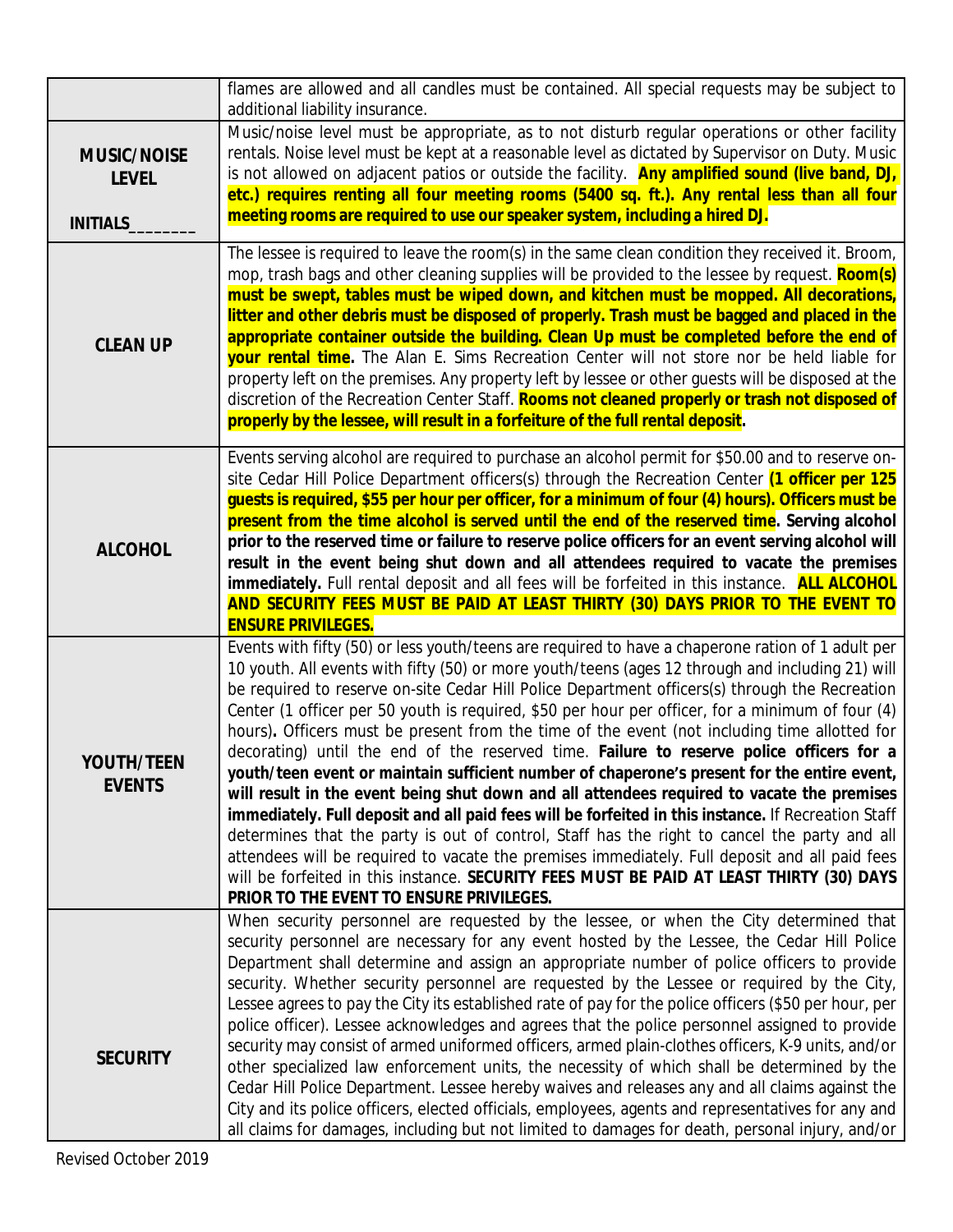|                        | property damage, arising from or relating to the City's provision of police personnel under the<br>rental agreement.                                                                                                                                                                                                                                                                                                                                                                                                                                                                                                                                                                                                                                                                                                                                                                                                                                                                                                                                                                                                                                                                                                                                                                                                                                                                                                                                                                                                                                                                                                                                                                                                                                                                                                                                                                                                                                                                                                                                                                                                                                                                                                                                                                                                                                                                                                                                                                                                                                                                                                                                                                                                                                                                                                                                                                                                                                                                                                                                                                                                                                                                                                                                                                                                                                                                                                                                                                                                |  |  |
|------------------------|---------------------------------------------------------------------------------------------------------------------------------------------------------------------------------------------------------------------------------------------------------------------------------------------------------------------------------------------------------------------------------------------------------------------------------------------------------------------------------------------------------------------------------------------------------------------------------------------------------------------------------------------------------------------------------------------------------------------------------------------------------------------------------------------------------------------------------------------------------------------------------------------------------------------------------------------------------------------------------------------------------------------------------------------------------------------------------------------------------------------------------------------------------------------------------------------------------------------------------------------------------------------------------------------------------------------------------------------------------------------------------------------------------------------------------------------------------------------------------------------------------------------------------------------------------------------------------------------------------------------------------------------------------------------------------------------------------------------------------------------------------------------------------------------------------------------------------------------------------------------------------------------------------------------------------------------------------------------------------------------------------------------------------------------------------------------------------------------------------------------------------------------------------------------------------------------------------------------------------------------------------------------------------------------------------------------------------------------------------------------------------------------------------------------------------------------------------------------------------------------------------------------------------------------------------------------------------------------------------------------------------------------------------------------------------------------------------------------------------------------------------------------------------------------------------------------------------------------------------------------------------------------------------------------------------------------------------------------------------------------------------------------------------------------------------------------------------------------------------------------------------------------------------------------------------------------------------------------------------------------------------------------------------------------------------------------------------------------------------------------------------------------------------------------------------------------------------------------------------------------------------------------|--|--|
| <b>CITY PROVISIONS</b> | Standard City of Cedar Hill Ordinances and facility rules apply.<br>The Alan E. Sims Recreation Center is a non-smoking building. Approved outdoor smoking<br>areas are available.<br>No damage to facility, profanity or fighting.<br>No gambling, lottery or bingo will be allowed in the Center or surrounding parking lot area,<br>with the exception of IRS designated non-profit organizations that may have a Casino Night<br>for charitable purposes.<br>Lessees may not charge money for programs when renting the facility, including entry fee<br>and concessions, with the exception of IRS designated non-profit organizations.<br>No sign may be placed on the exterior or interior of the premises. Exceptions may be made<br>for events occupying the entire Recreation Center, and are subject to approval by the<br>Recreation Center Staff.<br>Throwing rice is prohibited inside and outside of the Recreation Center. Birdseed is allowed<br>only outside of the Recreation Center.<br>Bubbles and real flower petals (thrown or on the floor/ground) will only be allowed outside<br>the recreation Center<br>Fireworks, sparklers, smoke bombs, fog machines, etc. are strictly prohibited on the<br>Recreation Center Property.<br>No live animals, birds, reptiles, insects or amphibians, domestic or otherwise, may enter the<br>Center without prior written consent. Exceptions will be made in accordance with the<br>Americans with Disability Act.<br>No person, including a person licensed to carry a concealed handgun under Article<br>4413(29ee), Texas Revised Civil Statues, shall carry a handgun on or about his or her person<br>on any premises owned, leased, operated or controlled by the City of Cedar Hill.<br>The Alan E. Sims Cedar Hill Recreation Center may, at its sole discretion, and upon twenty<br>(20) days' notice, require Client to obtain public liability and property damage insurance. If<br>so required, the lessee shall provide the Recreation Center with evidence of required<br>insurance at least 10 days prior to the event. Failure to comply by deadline will result in<br>event cancellation. Full deposit and all paid fees will be forfeited in this instance.<br>The Recreation Center retains the exclusive right to deny access for any event which may be<br>offensive, inappropriate, unsafe, unsuitable, or violates the expressed nature of the event.<br>In such case, the Recreation Center may immediately cancel this agreement without<br>advance notice.<br>Lessee may not assign their agreement or sublet any portion of the Recreation Center<br>without the prior written consent of the Recreation Center, or occupy the premises for any<br>purpose not expressly authorized under the Agreement.<br>The Recreation Center staff, law enforcement officer, or other designated representative,<br>shall have the right to enter any portion of the reserved space for any purpose whatsoever.<br>If the Recreation Center is closed due to inclement weather or an unforeseen emergency,<br>the lessee will be contacted via phone at the time of closure, and a full refund for the<br>event will be honored.<br><b>The City of Cedar Hill reserves the right to shut down an event at any time for violations of</b><br>the rental contract or city policies and ordinances. Full deposit and all paid fees will be<br>forfeited in this instance.<br>THE LICENSEE ASSUMES ALL LIABILITY AND RESPONSIBILITY FOR |  |  |
| <b>LIABILITY</b>       | AND AGREES TO FULLY INDEMNIFY AND HOLD HARMLESS THE CITY,                                                                                                                                                                                                                                                                                                                                                                                                                                                                                                                                                                                                                                                                                                                                                                                                                                                                                                                                                                                                                                                                                                                                                                                                                                                                                                                                                                                                                                                                                                                                                                                                                                                                                                                                                                                                                                                                                                                                                                                                                                                                                                                                                                                                                                                                                                                                                                                                                                                                                                                                                                                                                                                                                                                                                                                                                                                                                                                                                                                                                                                                                                                                                                                                                                                                                                                                                                                                                                                           |  |  |